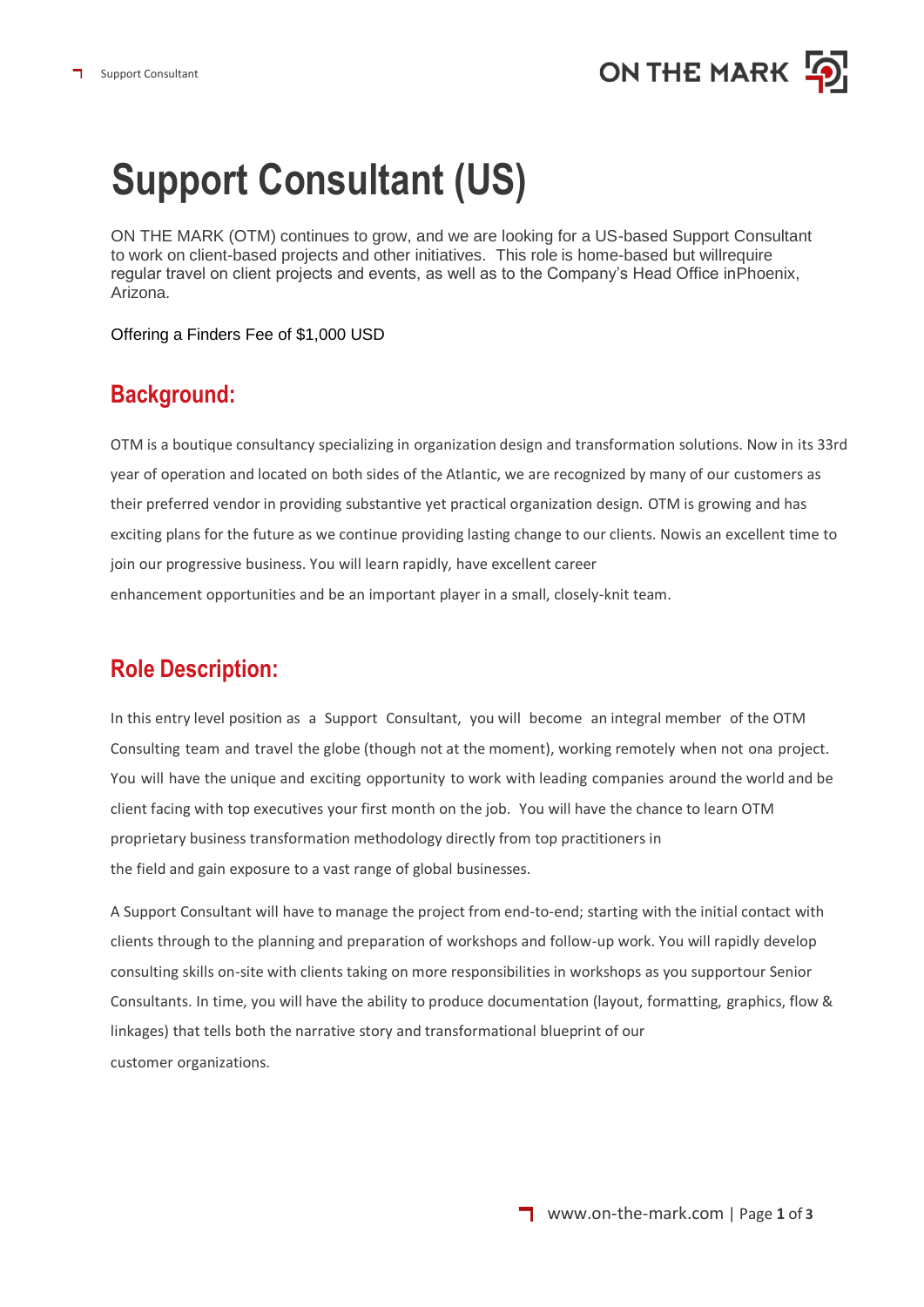

#### **Required:**

- A University degree or equivalent
- Strong verbal and writing skills
- Project management and attention to detail
- Able to travel, including both domestic and international (up to 50-70% of the time). Pleasenote that all travel is suspended as of now due to the global pandemic. Employee and clienthealth is a priority for us and we won't allow travel to occur until the world has more of a handle on COVID-19.
- Skilled in all Microsoft Office applications
- 1-3 years of organization design experience or understanding of/training in organization design
- Ability to learn new technology quickly and demonstrate this within the application process
- Well organized e.g. you will have to get involved in some administrative tasks
- A can-do attitude and willingness to take on a variety of projects & challenges
- You must be able to work as a team with existing Support Consultants & Senior Consultants effectively both in person and virtually
- Proficiency in VBA/SQL and ability to demonstrate application of these skills is a plus
- Capability to update OTM's proprietary solutions app is a plus

#### **Compensation & Benefits;**

- Full-time role, with the ability to progress rapidly as a consultant as skills developFour
- weeks holiday/vacation
- Healthcare (In US: medical, dental, vision & profit sharing)
- Work entails immediate customer-facing exposure to a variety of large multinational companies at senior level
- Work with leading global organization design consultants to learn the trade directly
- Continuous learning both culturally, academically and practically
- Work virtually from home and other locations when not on site delivering a client milestone
- The ability to travel-recent projects have taken us around the US, Canada, Australia and over to Europe in London, Paris, Italy and Germany. Please note travel disclaimer above.
- US: starting salary \$50k-70k USD (depending on experience) with signing bonus of up to \$1,000 USD